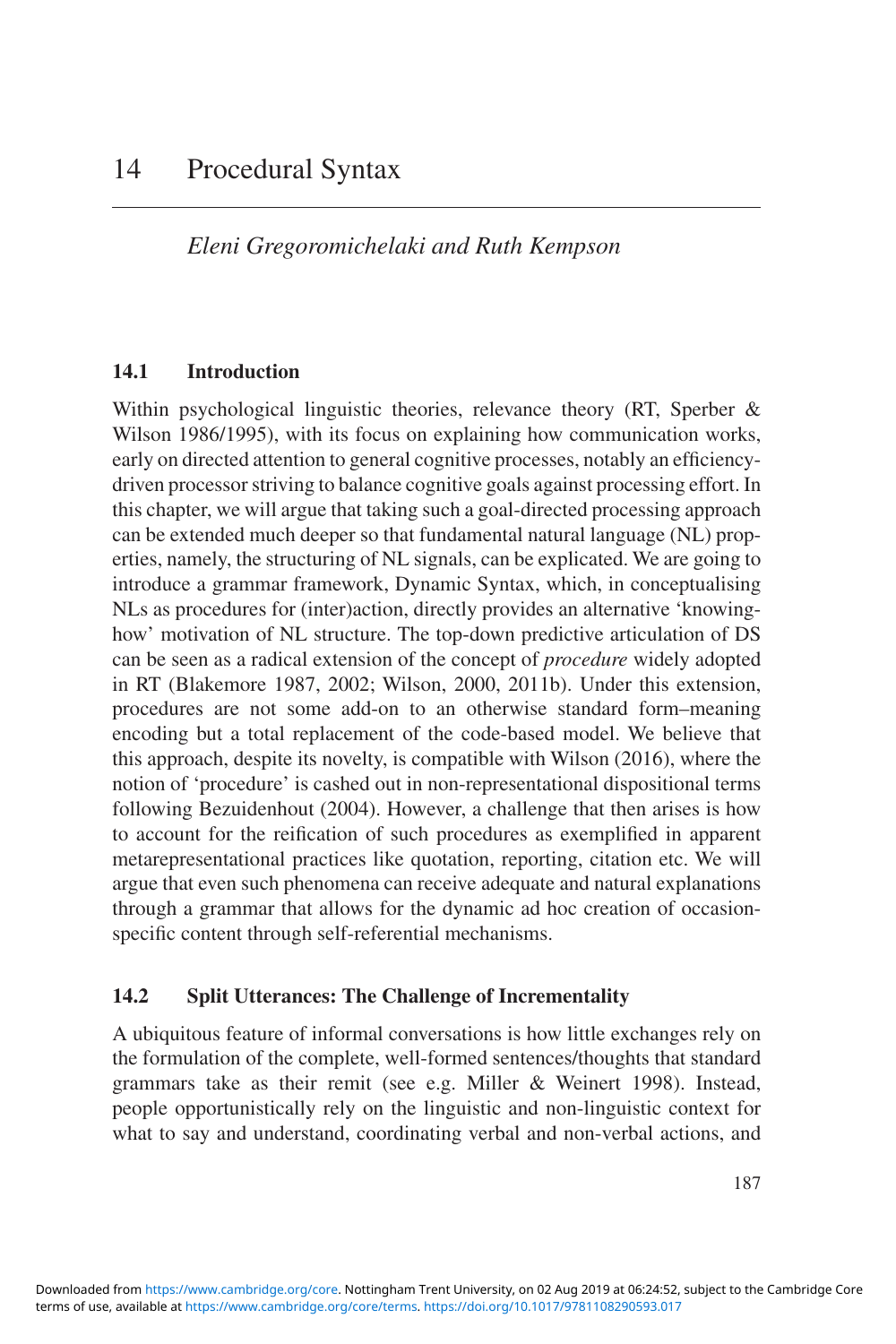handling efficiently what have been considered elsewhere as 'degenerate' inputs (Radford 2004; Chomsky 2006):

## (14.1) [Context: Friends of the Earth club meeting]

- A: So what is that? Is that er… booklet or something?
- B: It's a book
- C: Book
- B: Just … talking about al you know alternative
- D: On erm… renewable yeah
- B: energy really I think……
- A: Yeah

## [British National Corpus (BNC)]

 Thus, linguistic behaviour in dialogue undermines basic theoretical notions like the abstract concepts of 'sentence' and 'syntactic constituency ': interlocutors can take over from each other at any point in a clausal sequence across all syntactic and semantic dependencies, change or abandon strings while incomplete, and still manage to coordinate successfully. Stainton (2006) presents evidence that standard syntactic/semantic accounts cannot deal with various types of 'fragments ' in conversation through ellipsis analyses and, instead, an RT-type pragmatic account is required:

(14.2) A: Covent Garden?

B: Right at the lights. Then straight on up.

 However, the phenomenon is much more extended and problematic. Firstly, contra Stainton, in many languages, there are syntactic/morphological restrictions constraining the form of non- sentential strings used to perform various speech acts like clarifications/ corrections/ etc. (Ginzburg 2012; Gregoromichelaki 2012). Therefore, syntax/semantics must be involved in their licensing. Moreover, all such speech acts can be perfectly processable well before any sentential or propositional unit has been delivered by standard grammars or any informative intention - grounding pragmatic inference has been derived:

- $(14.3)$  A: Er, the doctor
	- B: Chorlton?
	- A: Chorlton, mhm, he examined me, erm, he, he said now they were on about a slight [shadow] on my heart.

[BNC: KPY 1005-1008]

For many other cases, just abandoning syntactic/semantic accounts and relegating the analysis to pragmatics doesn't help. This is because the phenomenon illustrated in (14.1) earlier and below, so-called split utterances (SUs), involves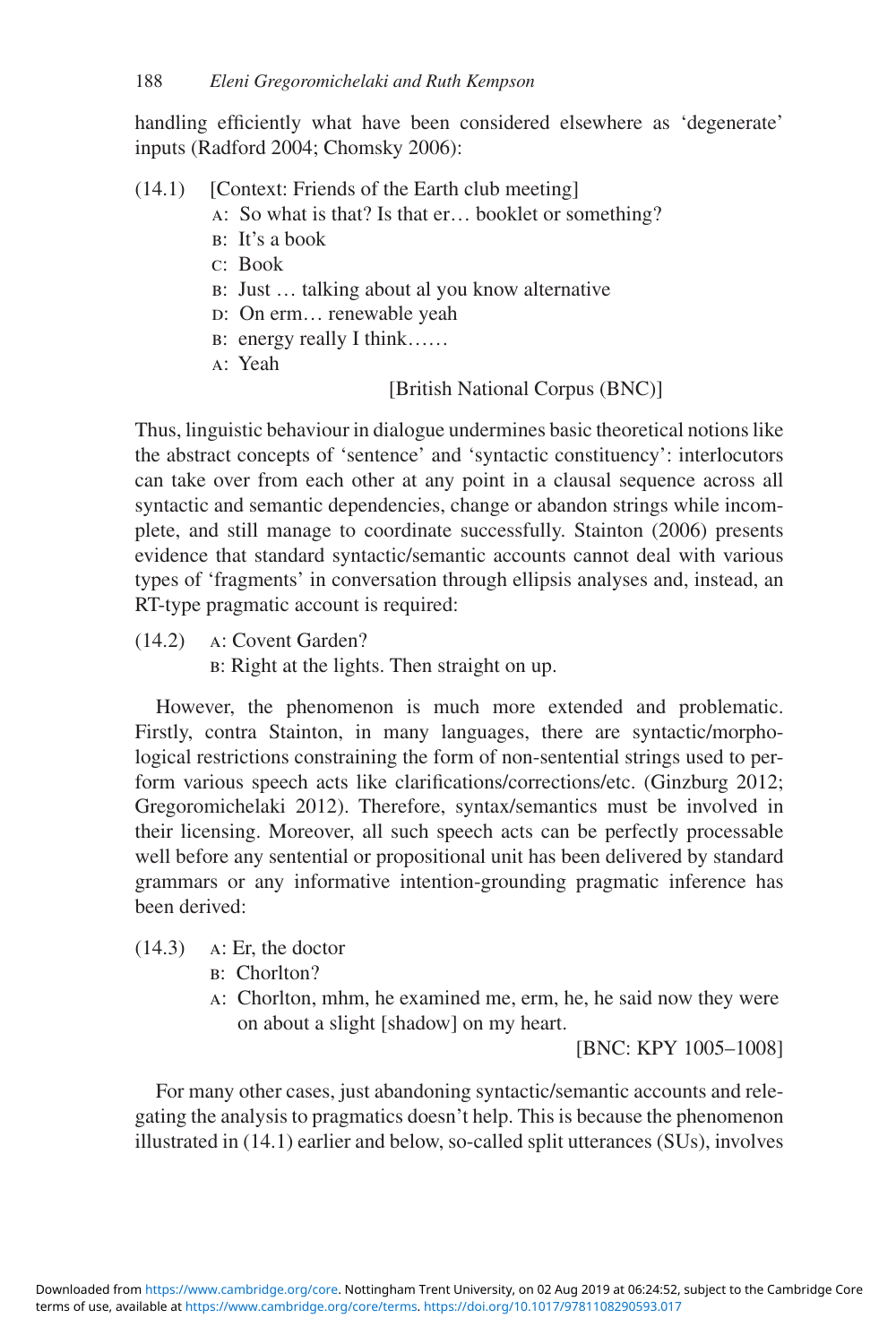syntactic/semantic constraints operating across shifts of contextual parameters, e.g. speaker/hearer roles. For example,  $(14.4)$  involves a split between a preposition and its complement and (14.5) a split between determiner and noun:<sup>1</sup>

|  | $(14.4)$ JACK: I just returned<br>KATHY: from                         |                  |             |
|--|-----------------------------------------------------------------------|------------------|-------------|
|  | JACK: Finland.                                                        | [Lerner $2004$ ] |             |
|  | $(14.5)$ A: I need a a<br>B: mattock. For breaking up clods of earth. |                  | <b>BNCI</b> |

Such split dependencies can be arbitrarily complex. (14.6) splits apart both a dependency between the left-peripheral *wh*-form and the associated object 'gap' position of *axe* as well as the auxiliary and verb; ( 14.7 ) separates the negative polarity *any of the saliva kits* from A's initiating utterance on which it is dependent across B's intervention, while simultaneously being construed as an extension of B's intervention:

- (14.6) A: Which unit are we thinking we should… B: axe? None.
- (14.7) A: Has every female gymnast handed in B: her blood sample? A: or even any of the saliva kits?

But SU data are also problematic for all syntactic/semantic frameworks that rely on linear-order independent, bottom-up licensing of syntactic/semantic constituency and dependencies (see e.g. Hornstein et al. 2005; cf. Putnam 2009, 2010; Osborne et al. 2011). Given that such frameworks rely on a notion of 'sentence' or 'phrase' (see e.g. Collins 2003 , 2007 ) as the minimal units that can be interpreted, they must necessarily resort to either an assumption of ellipsis regarding each substring or a supplementary competence/performance division of labour (Kobele 2016; cf. Kempson et al. 2017, 2019) in order to account for such data, if at all.

 An ellipsis account is not viable since encoded deletion operations will have to be postulated for any partial string, for example, missing subjects in English:

 (14.8) Hester Collyer: It's for me. Mrs Elton the landlady: And Mr. Page?

<sup>&</sup>lt;sup>1</sup> Such phenomena are also beyond the reach of analyses like Barton (1990) and Barton and Progovac (2005) since these accounts, despite their welcome pioneering contribution, concentrate and rely exclusively on predefined, well-formed non-sentential constituents and not the role of incremental licensing.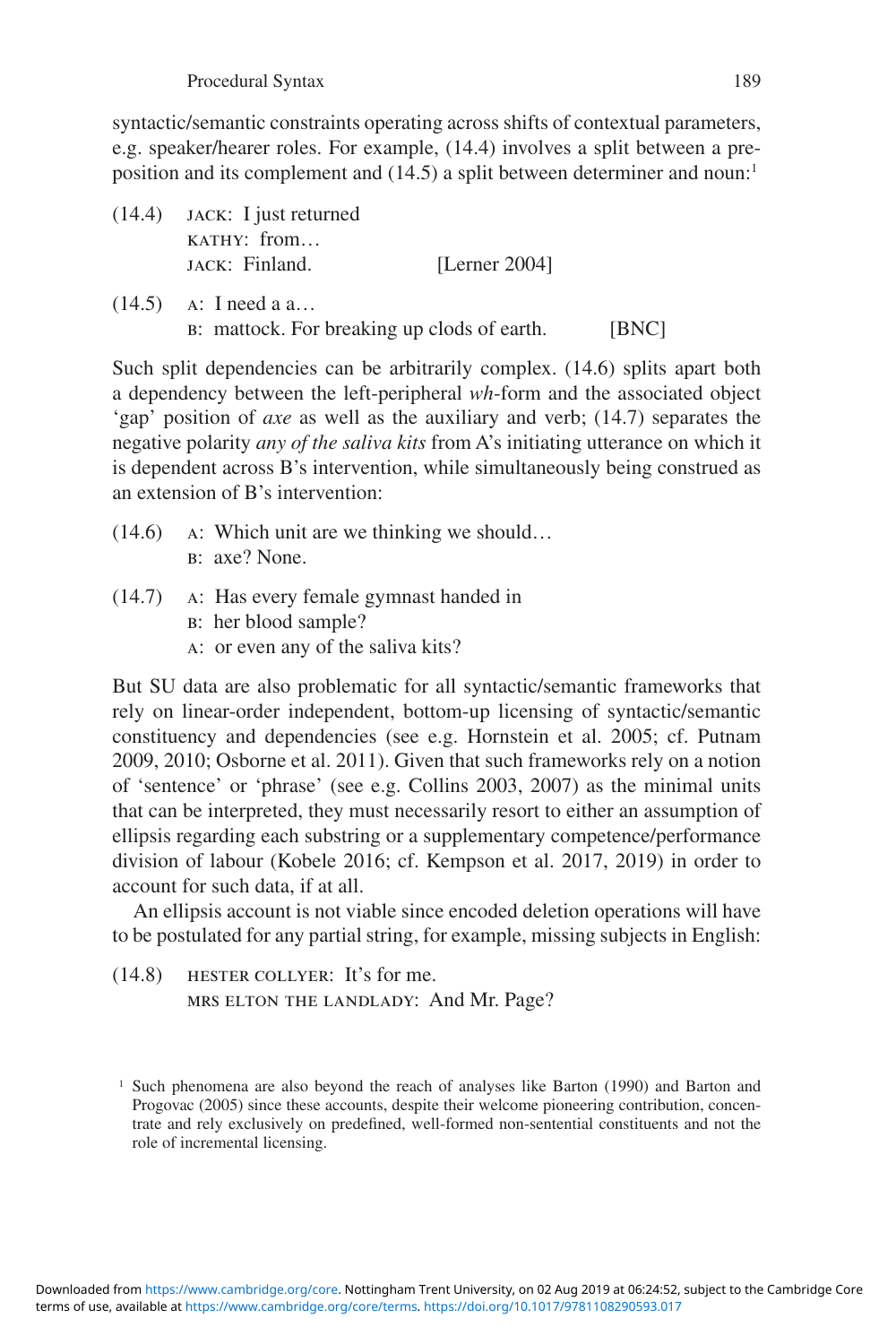HESTER COLLYER: is not my husband. But I would rather you continue to think of me as Mrs. Page.

[from *The Deep Blue Sea* (film)]

Beyond postulating ellipsis, resorting to a distributed competence/performance account not only does not deliver a parsimonious explanation it also appears empirically inadequate. This is because the problems for syntactic/ semantic frameworks are not just due to the bottom-up licensing imposed by standard competence approaches. It is the very notion of syntactic constituency, mediating between pairings of phonological– semantic representations (Brody 2002), that gets in the way. This remains the case even when non-standard constituents are employed (Steedman 2000) since the SU-splits can occur at any point. Any constituency constraints included in the competence account preclude an intuitive systematic analysis of SUs as simple continuations, because even invoking shared structures that somehow splice together surface syntactic structures will, in many cases, result in ill-formed strings or incorrect interpretations:

- (14.9) A [seeing B emerge from a smoke- filled kitchen]: Did **you** burn
	- B [INTERRUPTING]: myself? No, fortunately not.

 Moreover, note that SU partial strings are incrementally interpretable since they can be used to accomplish speech acts (see ( 14.8 )) *necessarily* without any propositional enrichment (see  $(14.10)$ ), otherwise their incompleteness will not be adequate as a parsimonious explanation for the triggering of the completion:

 (14.10) Psychologist: And you left your husband because … Client: we had nothing in common anymore

Even frameworks that integrate syntax/semantics and pragmatics within the grammar (Ginzburg 2012; Ginzburg et al. 2014) do not provide a unified account of all non- sentential cases since they separate out some 'fragments' to be treated as propositional, resolved through powerful coercion operations, and others as continuations either by the speaker ('self-repair') or the hearer ('completions', Poesio & Rieser 2010). The problem that permeates such accounts is the necessary encoding of higher- order speech- act characterisations (e.g. 'The speaker is asserting/ $querying/ clarifying x'$ ) associated with the derivation of propositions for the licensing of each contextual switch in dialogue. However, this does not provide for the intuitive unified explanation of the phenomena, which, in our view, is the potential for top- down predictive, incremental, and interactive processing. The ability to incrementally set out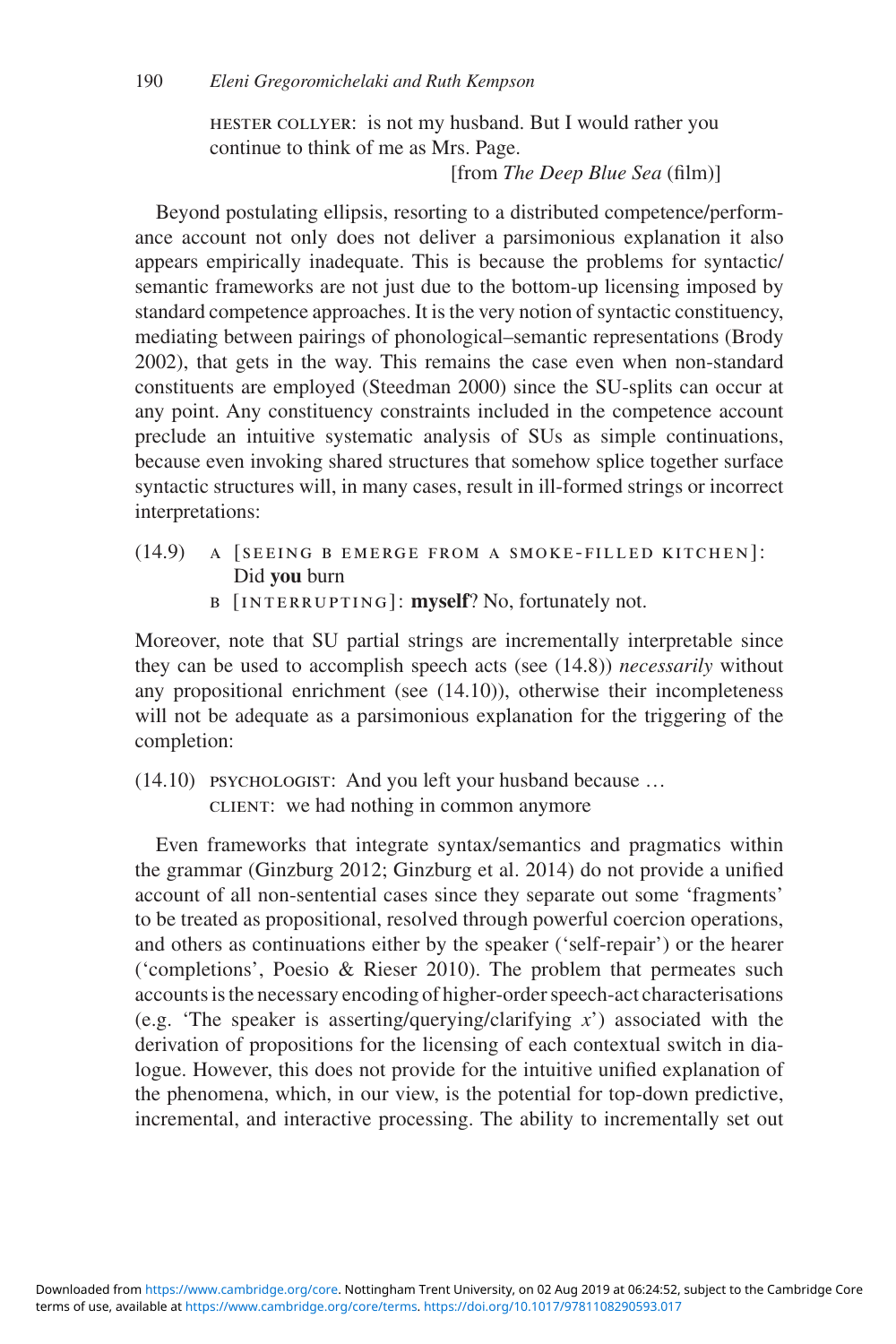and resolve dependencies by either interlocutor, instead of appealing to some constituency-defining competence, underlies the successful coordination of speaker/hearer actions displayed in  $(14.1)$ – $(14.10)$ . And this ability underpins monologue as well as dialogue, as evidenced by phenomena like parenthetical insertion:

- (14.11) Well, they dropped cards in *I suppose* the doors (Dehé 2014 : 65)
- (14.12) Hi, and welcome to New Books in Sociology, a podcast where we interview authors of interesting and influential books in the field of, *you guessed it, sociology*...

[Sociology-Halperin]

 Immediate, sub- sentential coordination among interlocutors, instead of the communication of codified constituent structures,<sup>2</sup> explains why interlocutors can achieve what from an analyst's external point of view can be described as propositional 'speech acts' without the interlocutors needing to process either full sentences or propositions. Regarding the mechanisms available to the interlocutors, such higher-order explicatures (e.g. 'The speaker is asserting/claiming/ querying/ requesting  $p'$ ) are not a necessary precondition for coordination.<sup>3</sup> For example, in  $(14.8)$  and  $(14.10)$  earlier, initiating a dependency is all that is needed to induce a resolving continuation by the other interlocutor. Interlocutors do not, in addition, need to infer/plan following higher-order speech acts/intentions (Gregoromichelaki et al. 2011, 2013a; see also Wilson & Wharton 2006). Meaningful coordination in interactive exchanges needs to be locally opportunistic (Clark 1996) so that efficiency requires no essential guidance by some preformed overarching plan by either participant. This is more evident in non-cooperative cases where seamless and timely intervention is perfectly possible without any necessary consideration of the intentions of the first speaker:

 (14.13) A: It's obvious from what he says (that) B: (that) you are wrong.

<sup>&</sup>lt;sup>2</sup> Codified constituent structures occur, for example, in dialogue modelling where the grammar includes derivations of  $\mathcal{I}$  am asking you whether you intended to utter x' for clarification requests.

<sup>&</sup>lt;sup>3</sup> This is also argued within RT (Sperber & Wilson 1986/1995: 244) for specific speechact characterisations. However, we go further in that we claim that not even a 'proposition expressed' is a necessary ingredient of coordination/ communication and weak communicative acts like 'saying' (Sperber & Wilson 1986/1995: 247) need to be analysed not as deriving propositional schemata but as descriptions of the fundamental (turn-taking) procedures induced by the grammar (Eshghi et al. 2015 ; Gregoromichelaki & Kempson 2015 ; Gregoromichelaki 2017 ).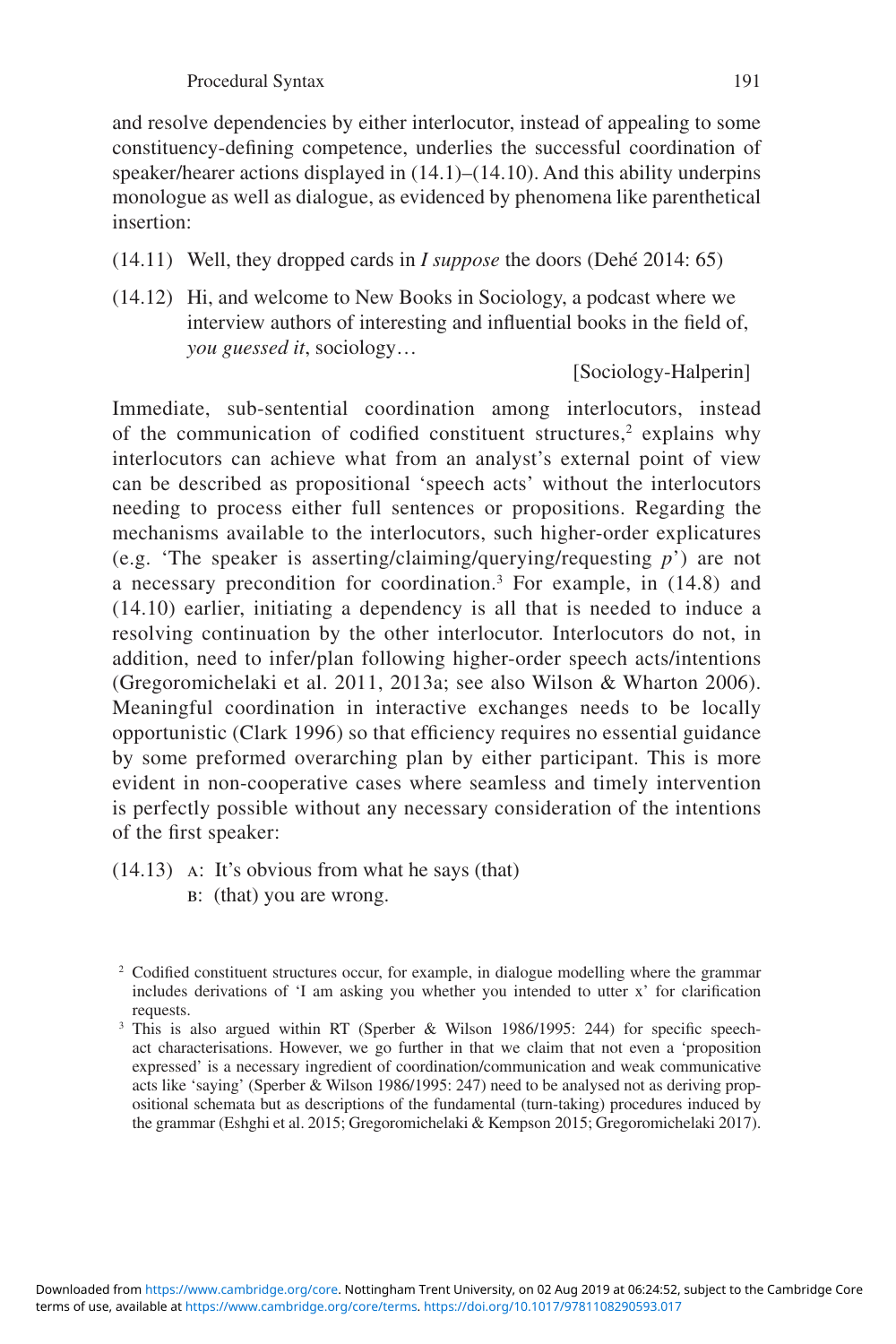SU exchanges thus demonstrate the exercise of very basic human abilities, 'knowing how to go on' (Wittgenstein 1953: Section 150) in any process, so that even very young children participate – indeed SUs form the staple diet upon which they learn language, as displayed by the Old MacDonald nursery rhyme (see also Arnon et al. 2014):

- (14.14) A: Old MacDonald had a farm, E-I-E-I-O and on that farm he had a B: cow
	- A: and the cow goes
	- B: moo

In conclusion, the seamless fluency with which interlocutors take on or hand over utterance responsibility presents a formidable challenge to current formalisms where syntax/semantics are defined as operating bottom-up with reference to constituents, with these then feeding into some extra- grammatical account of pragmatic inference . For these reasons, we turn now to a view of the grammar that essentially employs a view of syntax/semantics as goal-directed predictive action ( procedures) for interactive coordination, not exchange of propositions, with no separation imposed between some putative grammatical, as opposed to extra-grammatical, context and structure.

## **14.3 Dynamic Syntax**

Dynamic Syntax (Kempson et al. 2001; Cann et al. 2005) is a grammar architecture whose core notion is incremental interpretation of word sequences (comprehension) or linearisation of contents (production) relative to context. The Dynamic Syntactic engine, including the lexicon, is articulated in terms of goal- driven actions that are accomplished by giving rise to expectations of further actions, by processing contextual input, or by being abandoned as unviable in view of more competitive alternatives. Thus words, syntax and morphology are all modelled as 'affordances', opportunities for action that interlocutors can deploy to perform step-by-step a mapping from perceivable stimuli (phonological strings) to conceptual structure, or vice versa.

To illustrate, we display in  $(14.15)$ – $(14.18)$  the (condensed) steps involved in the parsing of a long-distance dependency:



?*T y*(*t*)*,* ♦ *...who...* <sup>→</sup>  $?Ty(t)$  $\mathbf{WH}: e, \diamondsuit$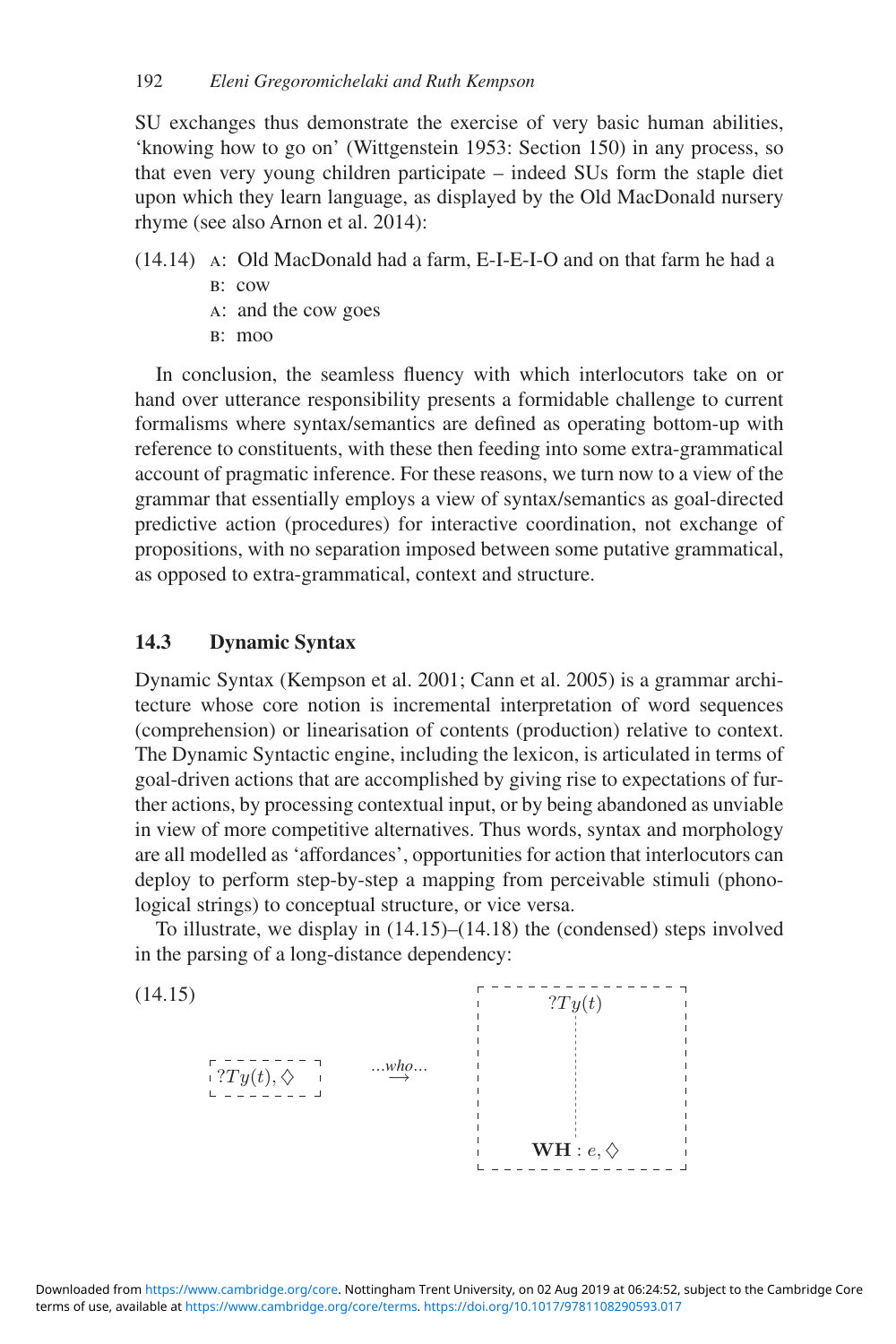The task always starts with a set of probabilistically weighted predicted information states (we show only one and only the syntactically relevant part). Such states include routinised goals to build conceptual structures of some ontological type (*e* for entities in general,  $e_s$  for events,  $e \rightarrow (e_s \rightarrow t)$  for predicates, etc.). In (14.15), the goal to build a proposition of type *t* is shown as a one-node tree with the goal  $?Ty(t)$  and the current focus of attention, the pointer  $\Diamond$ . The pointer at a node including a goal drives the prediction of further affordances/subgoals, expected to eventually satisfy the current goal either by the processing of (verbal) input (as a hearer) or by producing that input (as a speaker). For ( 14.15 ), one of the probabilistically licensed next steps for English (executed by lexical and general computational *macros* of actions) is illustrated next: a prediction that a structurally underspecified node (indicated by the dotted line) can be built and can accommodate the result of parsing/generating *who*. As illustrated here, temporary uncertainty about the eventual contribution of some element is implemented through *structural underspecification*. Initially unfixed tree-nodes model the retention of the contribution of the *wh* - element in a memory buffer until it can unify with some argument node in the upcoming local domain. Non- referential words like *who* and other semantically underspecified elements (e.g. pronominals, anaphors, auxiliaries, tenses) contribute *underspecified content* in the form of so-called *metavariables* (indicated in bold font), which trigger search for their eventual type-compatible substitution from among contextually salient entities or predicates.

 General computational and lexically triggered macros then intersperse to develop a tree: in (14.16), the verb contributes both conceptual structure in the form of unfolding the tree further and fetching an ad hoc concept (indicated as *Hug'*) developed according to contextual restrictions,<sup>4</sup> as well as placeholder metavariables for time and event entities to be supplied by the context. Finally, the pointer  $\Diamond$  is left at the argument node implementing the word-order restriction that the object needs to follow the verb in English:



 4 For reasons of space, we present here a very simplistic view of conceptual content as atomic formulae; for more extensive views, see Wilson and Carston (2007); Carston (2012, 2013, 2016a); Cann and Kempson (2017); Gregoromichelaki (2017).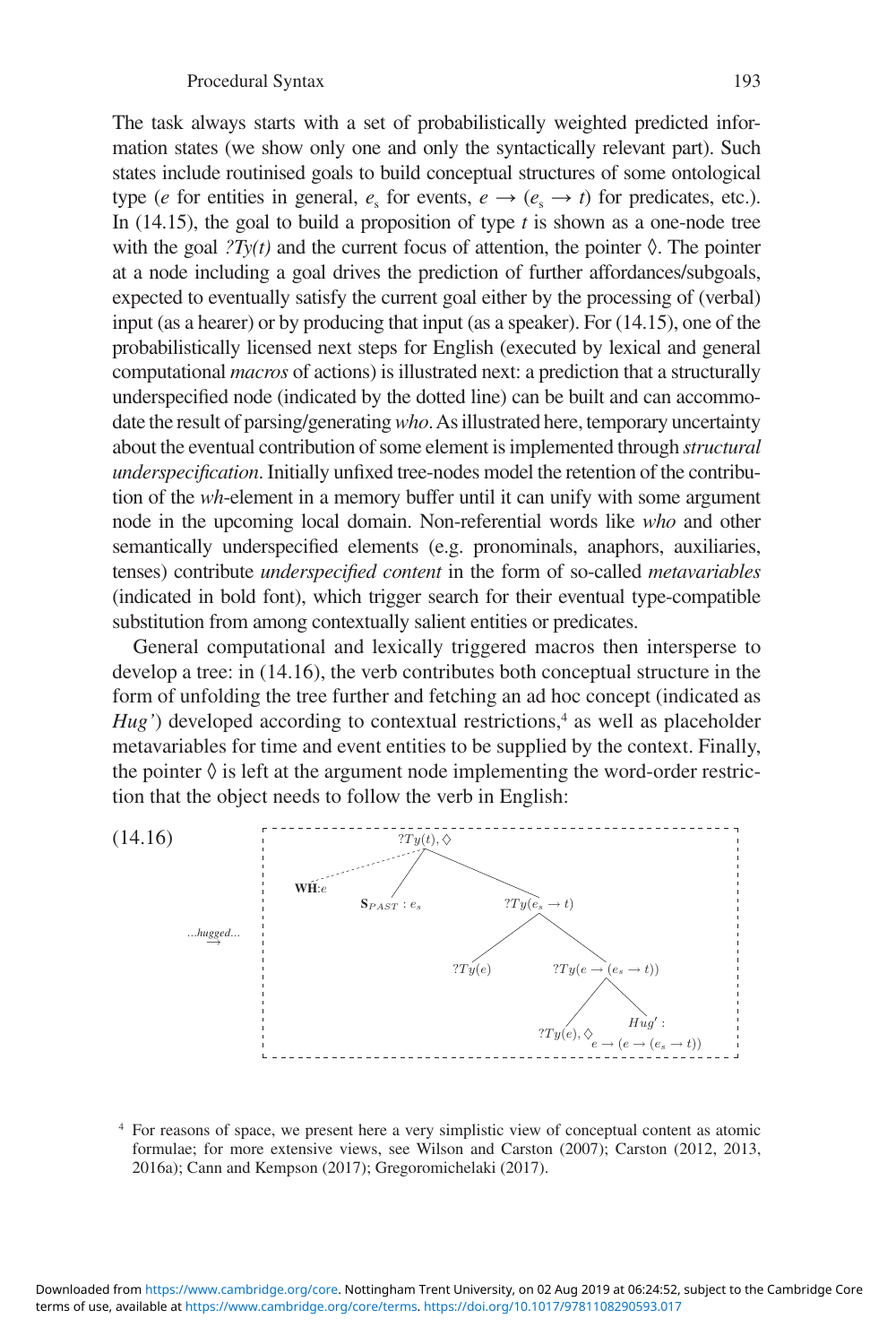At this point, the word *Mary* can be processed to deliver a contextually determined individual (*Mary'*) at the argument node of the predicate. After this step, everything is in place for the structural underspecification to be resolved, namely, the node annotated by *who* can now unify with the subject node of the predicate, which results in a well- formed explicature representing the minimal content of an utterance of *Who hugged Mary?* in binary tree form:<sup>5</sup>



 In this instance, processing a single speaker's utterance has ended with unresolved content, modelled as a metavariable needing substitution from context, the contribution of the *wh*-pronoun. The substitution of such a metavariable can be provided either by the same speaker (e.g. as in a rhetorical question, self-questioning/correction, etc.) or by the interlocutor. Besides trees, the complete model includes the full set of licensed next steps for partial trees currently entertained as live options, a record of activated entities/ events/ propositions, and contextual parameters like the utterance/ locutionary event, speaker-hearer roles, and times. All these elements constitute an *information state* (Hough 2014; Gregoromichelaki 2017). The information state tracks not only the shifting parameters of each word- utterance event serving for the interpretation of various indexical metavariables but also the actions used, recorded as traversals of paths in a graph display, and the processing paths that have been considered as probabilistically live

<sup>&</sup>lt;sup>5</sup> For a fuller discussion of the framework, see Kempson et al. (2001); Cann et al. (2005); Eshghi et al. (2010, 2011, 2012, 2015); Kempson et al. (2016, 2017).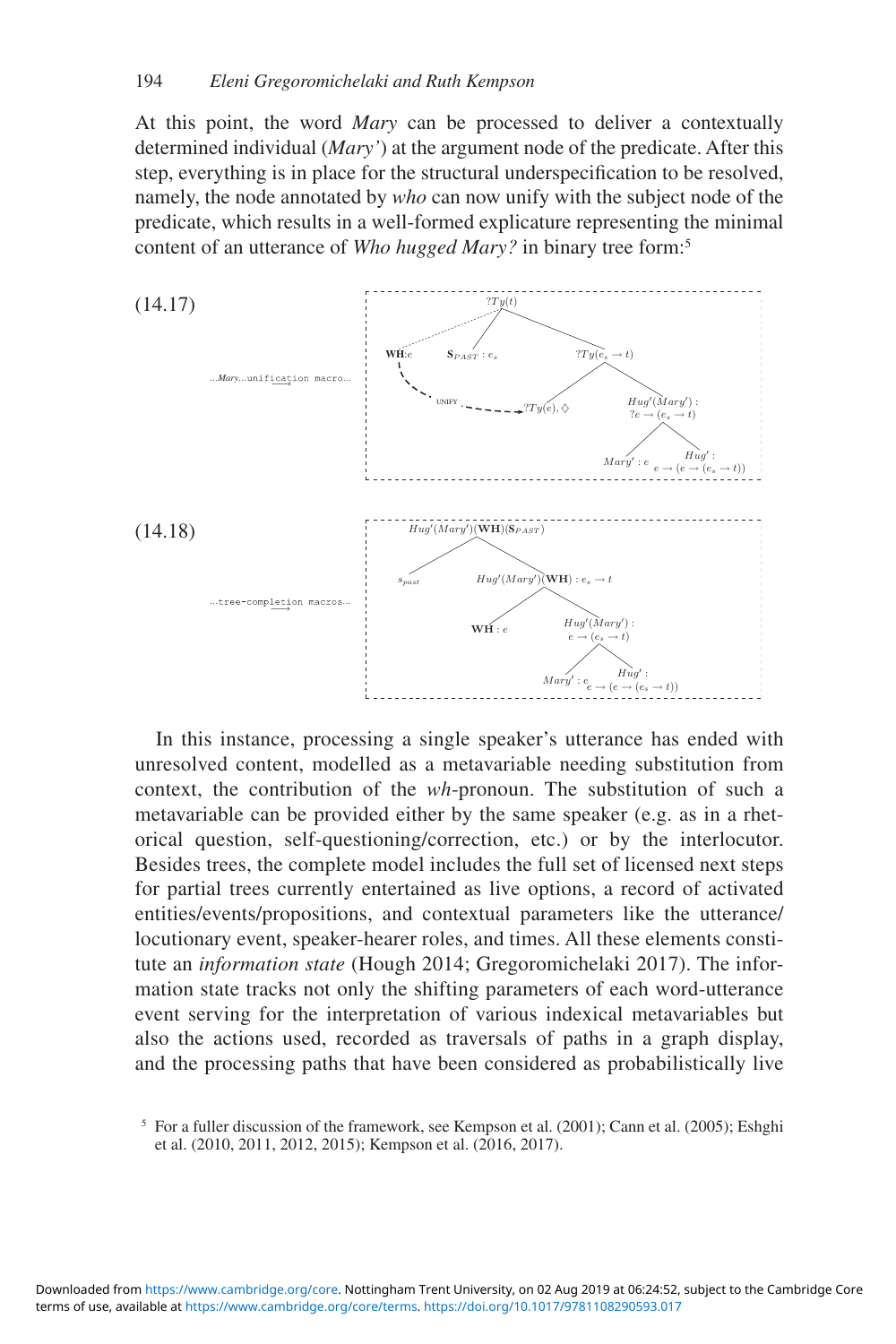options but not eventually pursued (see e.g. Sato 2011 ; Hough 2014 ). Storing the action paths is necessary for the resolution of anaphora and ellipsis, especially 'sloppy' readings:

- (14.19) A: John upset his mother.
	- B: Harry too.

 Maintaining abandoned options is required for the explicit modelling of conversational phenomena like clarification, self-/other-corrections, etc. but also for humorous effects and puns (Gregoromichelaki 2017).

 The DS model assumes tight interlinking of NL perception and action. The predictions generating the sequence of trees above are equally deployed in comprehension and production. Comprehension involves the generation of predictions/goals and awaiting input to satisfy them, while production involves the deployment of action (verbalising) by the predictor themselves in order to satisfy their predicted goals. By imposing top-down predictive and goaldirected processing at all comprehension/production stages, interlocutor feedback is constantly anticipated and seamlessly integrated (Gargett et al. 2008, 2009; Purver et al. 2010; Eshghi et al. 2015; Gregoromichelaki 2017). At any point, either interlocutor can take over to realise such predicted goals. This can be illustrated in the sharing of the dependency constrained by the locality definitive of reflexive anaphors:

# (14.20) Mary: Did **you** burn BOB: myself? No.

As shown in  $(14.20)$ , a simplified version of  $(14.9)$ , Mary starts a query involving an indexical metavariable contributed by *you* that is resolved by reference to the *Hearer'* contextual parameter currently occupied by *Bob'* :

(14.21) 
$$
\xrightarrow{\text{Mary:Did you burn}}
$$
  
\n $STy(t), Q$   
\n $Ty(e), \overbrace{Bob}$   
\n $TV(e), \overbrace{Bob}$   
\n $TVy(e), \overbrace{Cy(e \rightarrow (e_s \rightarrow t))}}{TVy(e), \sqrt{Ty(e \rightarrow (e \rightarrow (e_s \rightarrow t)))}},$ 

With the information state tracking the speaker/hearer roles as they shift sub- sententially, these roles are reset in the next step when Bob takes over the utterance. *Myself* is then uttered. Being a pronominal, it contributes a metavariable and, being a reflexive indexical, it imposes the restriction that the entity to substitute that metavariable needs to be a co-argument that bears the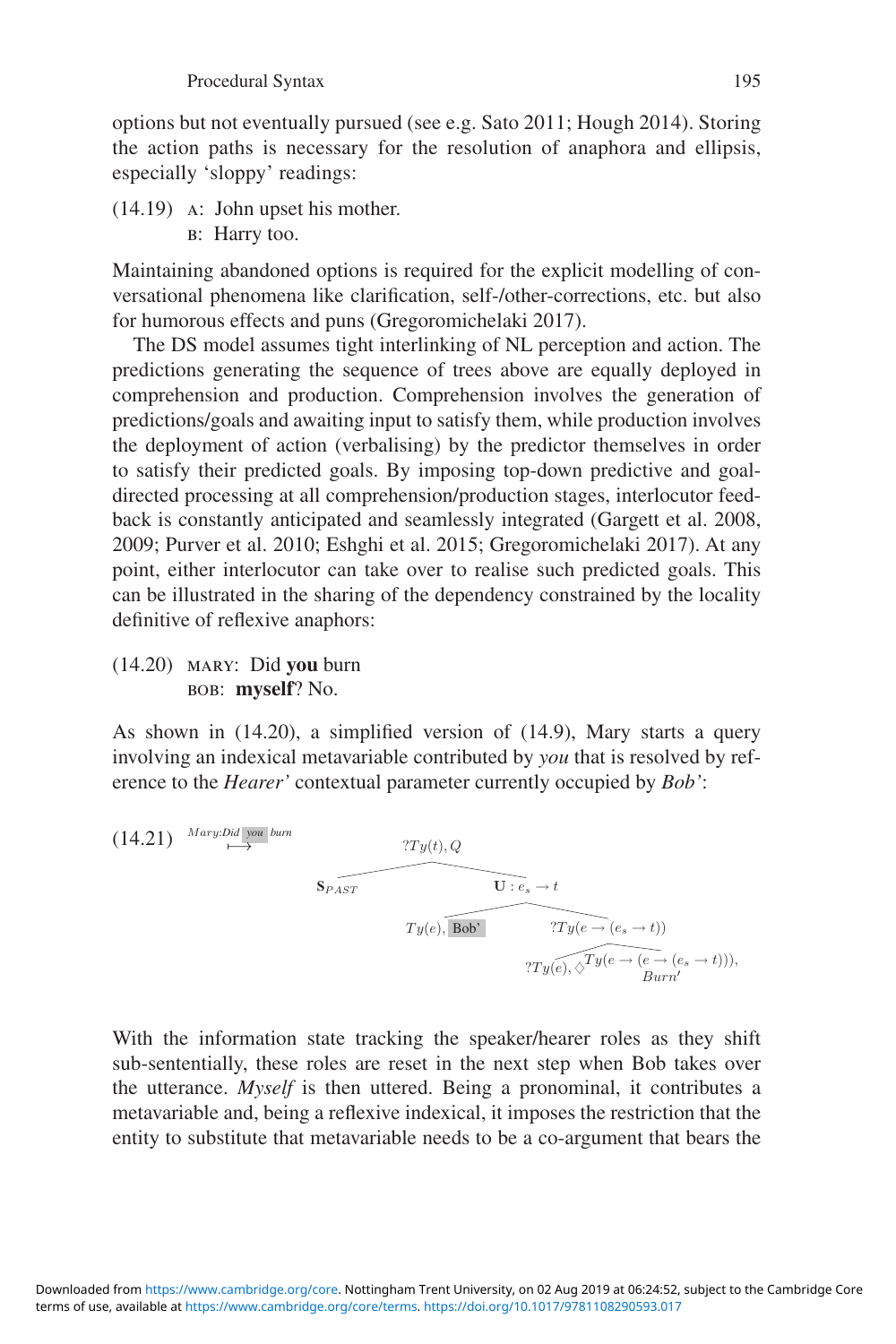*Speaker'* role. At this point in time, the only such available entity in context is again *Bob'* , which is duly selected as the substituent of the metavariable:

(14.22) 
$$
\xrightarrow{Bob: \text{myself}}
$$
 
$$
3 \overbrace{S_{PAST}}
$$
 
$$
\overbrace{U:e_s \rightarrow t}
$$
 
$$
Ty(e), \overbrace{Bob'} \overbrace{?Ty(e \rightarrow (e_s \rightarrow t)), \Diamond}_{?Ty(e \rightarrow (e_s \rightarrow t)), \Diamond}_{Burn'} \overbrace{y(e), \overbrace{Bob'}, \qquad Ty(e \rightarrow (e \rightarrow (e_s \rightarrow t))),}_{Burn'}
$$

As a result, binding of the reflexive is semantically appropriate, and locality is respected even though joining the string as a single sentence would be ungrammatical. This successful result relies on the lack of a syntactic level of representation and the sub- sentential licensing of contextual dependencies which renders the fact that the utterance constitutes a joint action irrelevant for the wellformedness of the string. Concomitantly, coordination among interlocutors here can be seen, not as propositional inferential activity, but as the outcome of the fact that the grammar consists of a set of licensed complementary actions that speakers/hearers perform in synchrony (Gregoromichelaki et al. 2011, 2012; Gregoromichelaki 2013b; Gregoromichelaki & Kempson 2015). Due to sub-sentential step-by-step licensing, speakers are not required to plan propositional units, so hearers do not need to reason about propositional intentions. Given that parsing/production are predictive activities, a current goal in the information state may be satisfied by a current hearer, so that it yields the retrieval/provision of conceptual information that matches satisfactorily the original speaker's goals, as in  $(14.5)$ – $(14.7)$ ,  $(14.9)$ , or is judged to require some adjustment that can be seamlessly and immediately provided:

 (14.23) Ken: He said 'the married couple will walk- walk down the street and they will be all dressed up and people will come by with.hh Louise: rice. KEN: rice, petals or anything they think is suitable'. [Lerner (2004) modified]

However, especially in confrontational situations as in  $(14.13)$ , there is no need to assume that the hearer expends any effort to recognise the speaker's intention since completion by the interrupting party is a means of avoiding having to achieve any such recognition. So, what the shift of theoretical perspective has achieved in making procedures central to the processing mechanism qua grammar is a shift in the burden of explanation. No longer do all communicative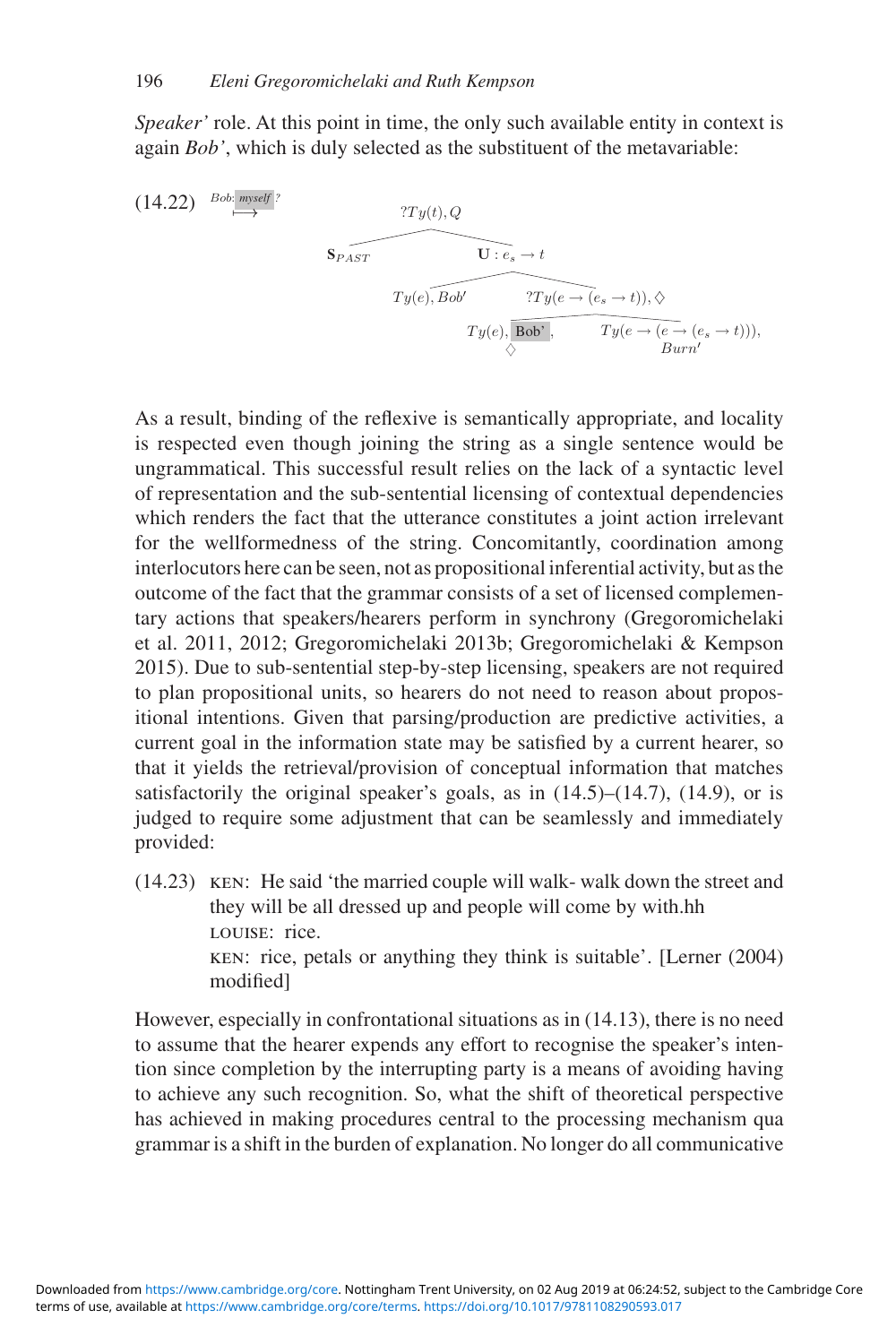Procedural Syntax 197

effects need to be explained inferentially by grammar-external higher-order inference operating on representations of speaker intentions; instead, the interactive 'mind-reading' effect emerges from production/parsing involving 'predictive processing',<sup>6</sup> defined within the grammar itself. However, we can go even further than this, to cases of alleged explicit metarepresentation, and see how such effects can be achieved within a grammar appropriately conceived.

## **14.4 Quotation: Metarepresentation or Demonstration?**

As we saw earlier in (14.4), (14.8) and (14.10), perfectly intelligible moves in dialogue can be achieved simply by initiating a grammatical dependency which prompts either interlocutor to fulfil it without specific determination or identifiability of a given speech act/intention. In various other cases, though, the interlocutor completing somebody else's utterance might be perceived as offering the completion along with a query as to whether such a (meta) representation is what the other interlocutor would have said  $(e.g. (14.6)$ ( 14.7 )). There are further so- called 'metarepresentational'/ echoing phenomena in cases of citation, quotation, reports, echoic uses/irony, and code-switching:

- (14.24) 'Cities,' he said, 'are a very high priority.' [FrameNet]
- (14.25) **Wright** won't disclose how much the Nike deal is worth, saying only that 'they treat me well'. (The Face, 9-93:55) [De Brabanter 2010]
- (14.26) A doctor tells him [Gustave Flaubert] he is like a 'vieille femme hysterique' (TLS online: 18-12-1998) [De Brabanter 2010]
- (14.27) Alice said that life is 'difficult to understand'. [Cappelen  $& Lepore$ 1997]
- (14.28) Mary felt relieved. If Peter came tomorrow, she would be saved. [Recanati 2000]

 Despite recent attempts to integrate such phenomena within standard grammars (e.g. Potts 2007b; Ginzburg & Cooper 2014; Maier 2014a,b), certain data are not amenable to appropriate treatment due to incrementality not being included as an explanatory factor within these formalisms. For example, as can be seen above, quotation can appear sub- sententially, and discontinuously, at any point, which means that contextual parameters characterising the utterance as echoic (Noh 1998, 2000; Wilson 2000) need to be able to shift incrementally at each word-by-word processing stage. Split utterances are one of the environments where quotation occurs frequently (Lerner 1991 )

<sup>&</sup>lt;sup>6</sup> Prediction is argued to be an essential part of human cognition in general (e.g. Friston 2010; Clark 2016).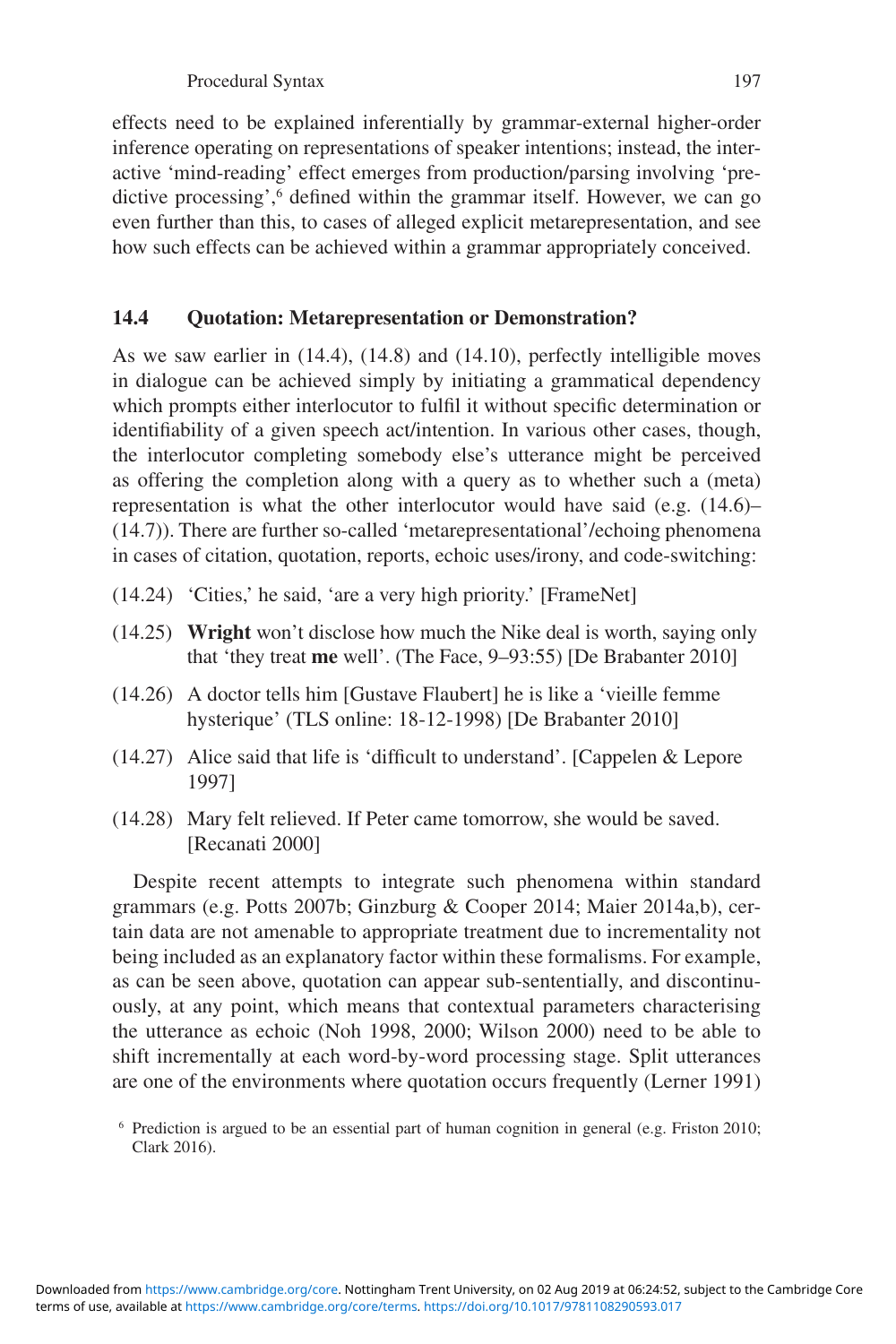due to the opportunity for co- constructing a joint perspective on some (actual or imaginary) speech/thought eventuality:

 (14.29) Clinician: So **I** watch this person being killed and then **I** go to bed and I'm you know lying there going, 'well' PATIENT: 'did **I** hear something?' [Duff et al. 2007]

 To analyse such cases, the grammar needs to include the resources that take into account embedded and sub- sentential context switches since such indexicals do not track the actual current speaker/hearer roles. Moreover, such subsentential switches include cases where the same structure can be employed both as expressing a speaker's own voice and as a subsequent quotation:

- (14.30) Jem: Mary, whatever it is you think you know you mustn't speak of it. Not if you want to stay safe. Mary: says the horse- thief. [BBC Transcripts, *Jamaica Inn* , Episode 1]
- (14.31) A: someone is keen B: says the man who slept here all night. [BBC Transcripts, *The A- Word* ]

In all such cases, issues of 'footing' (Goffman 1979), namely, changes in perspectives and roles assumed by interlocutors, intersect with syntactic/ semantic issues of direct/indirect speech constructions and speech-act responsibility and echoing (Goodwin 2007; Kempson et al. 2011; Gregoromichelaki 2013a; Gregoromichelaki & Kempson 2016). For these reasons, a unified account of the synergy of such NL devices to derive appropriate contents cannot be given within standard theories involving encapsulation and division of labour between semantics/pragmatics and syntax.

Gregoromichelaki (2017) argues that such global interactions are straightforwardly accounted for in DS due to its incremental modelling of context shifting, the potential for sharing of syntactic/semantic dependencies, and the fact that there is no requirement to derive a comprehensive propositional speech act. However, modelling the potential of partially assuming another speaker's role, being perceived as 'demonstrating' what somebody was going to say/ think, and the 'metalinguistic' appearance of phenomena like the quoted strings in  $(14.32)$ – $(14.34)$  might seem especially problematic for the DS approach that eschews syntactic representations at the level of strings:

- (14.32) 'La neige est blanc' is well-formed/grammatical/correct.
- (14.33) James says that 'Quine' wants to speak to us. [James thinks that McPherson is Quine, Recanati 2010]
- (14.34) 'I talk better English than the both of youse!' shouted Charles, thereby convincing me that he didn't. [Partee 1973]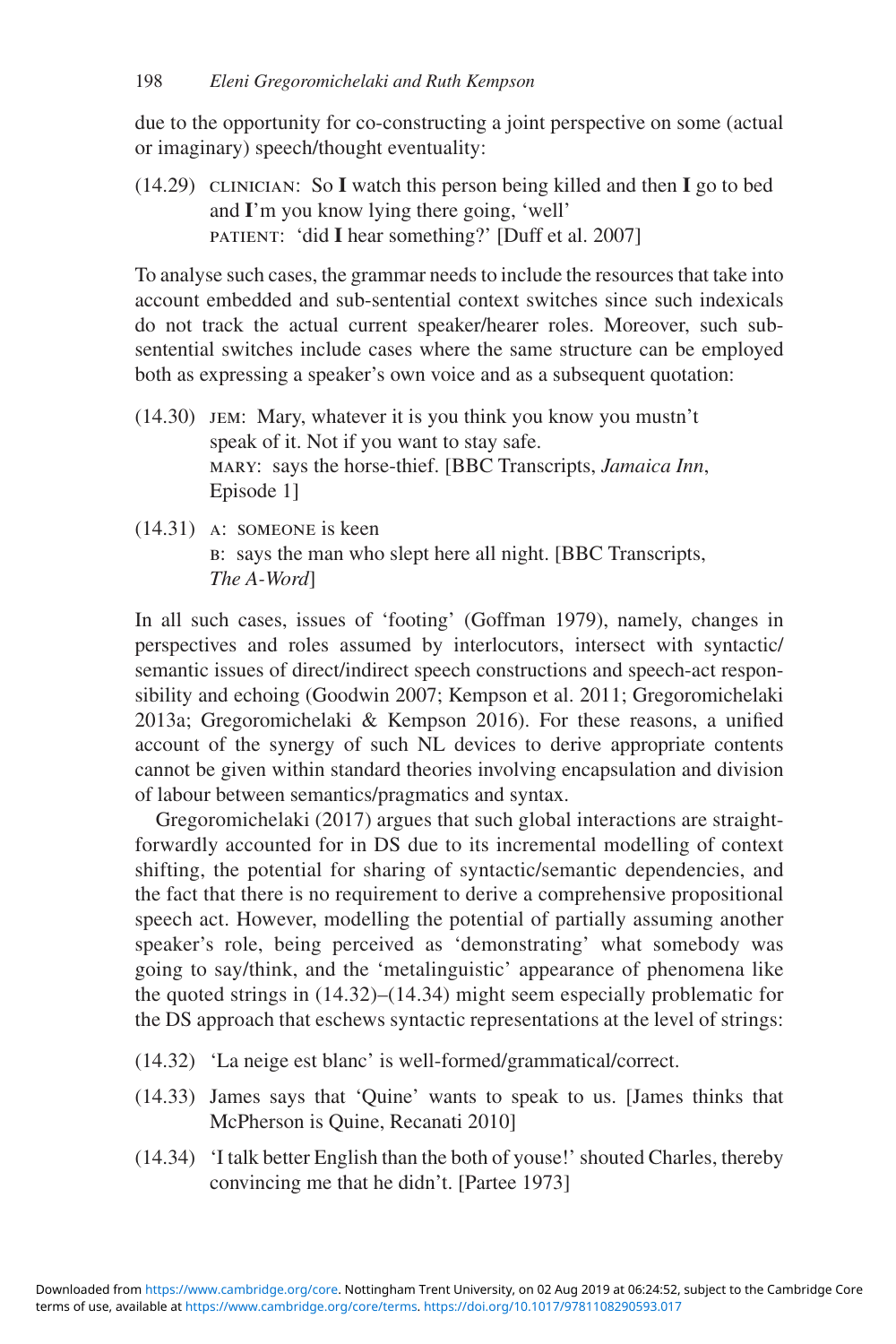#### Procedural Syntax 199

Unlike RT, as we saw, DS takes words/constructions as *affordances*, triggers for action, exploited by speakers/hearers to achieve coordination. This means that words/constructions are not defined as abstract code elements, expression types that are associated with referential/semantic values (representations).<sup>7</sup> With no expression types to serve as the semantic values of quotations (as metarepresentations), only mechanisms for processing stimuli, quotation thus offers a crucial test for the legitimacy of DS claims: when processing a quoted/ cited string, what happens within the quotation marks (or any other indications), if not metarepresentation (Wilson 2000), following DS assumptions?

Gregoromichelaki (2017) argues that these cases are also unproblematic for DS and need not be handled through metarepresentation as in  $RT$ , $8$  even though (some of them) can be treated as echoic. This account employs the extended DS-TTR model (Purver et al. 2010; Hough 2014), which models conceptual structure as tree- structures annotated with so- called *recordtypes* (Type-Theory-with-Records, TTR, (Cooper 2012)), that is, complex type values modelling the fine-grained structure of concepts. The advantage of TTR is that types (concepts) and dependencies among them can be constructed ad hoc instead of being pre-specified in the model (following also Carston 2002; Cann & Kempson 2017). Through the subtyping mechanism, conceptual underspecification and progressive enrichment can be implemented formally. In combination with the incremental DS syntactic engine, DS-TTR then takes a *grammar* as just the time-linear procedures of conceptualising/ manifesting, elaborating, and reasoning over contextually integrated stimuli (not necessarily linguistic ones). In turn, this now provides the potential to explicate the broader family of echoic/metalinguistic phenomena in a natural manner that conforms with intuitions and parallels the DS modelling of anaphora/ ellipsis.

First, in order to model cases like  $(14.6)$ – $(14.7)$  and  $(14.24)$ – $(14.29)$ , as well as mid- sentence code- switching in general, it is assumed that the predictions driving processing at each step are induced by variable categorisation/ linearisation systems (*grammars*/idiolects) that can shift at each word-utterance stage. Such shifts are indicated by switching the value of the designated metavariable in the information state that keeps track of which and whose grammar is being employed at each sub-sentential stage (see also Recanati 2010: 256; Ginzburg & Cooper 2014). Next, consider the most challenging cases, namely, metalinguistic uses, for example (14.32), where an NL-string appears in a

 <sup>7</sup> For a notion of 'representation' approximately compatible with the DS claims, see e.g. Egan (2014); Bickhard (2016); Wiese (2017). According to DS, representational abstractions of the actual mechanics of conversation may be involved in explicit reasoning that can ensue in cases of failure of the fundamentally subpersonal cognitive mechanisms, deception, manipulation, etc.

<sup>&</sup>lt;sup>8</sup> Contra Wilson (2000), Gregoromichelaki (2017) argues that all such cases can be analysed as 'demonstrations', even metalinguistic cases, as long as an appropriate code- free conception of the grammar is adopted.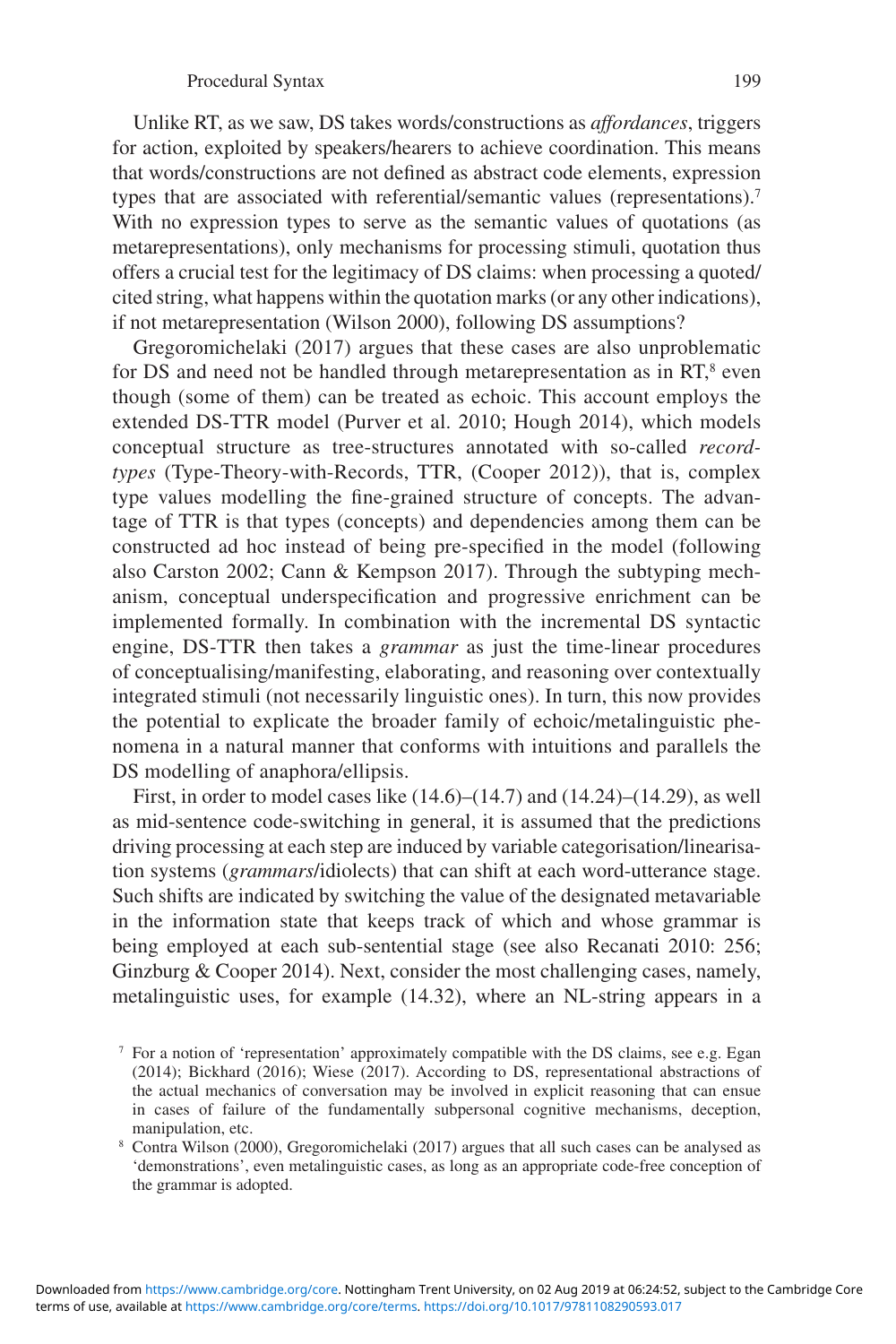regular NP/DP position. Under DS assumptions, this will be a pointer position where the English grammar (DS<sub>English</sub>) has already generated a prediction for the processing of a singular term, an entity type  $(?Ty(e))$ . However, the grammar does not specify how such an entity type is to be provided and there are always multiple ways to derive such contents. The explanation of how such content is derived here is based on the independent assumption that actions/ procedures are first-class citizens in DS. This means that the subpersonal grammatical mechanisms include (also subpersonal) higher- order operations aggregating and (re-)running chunks of actions. This is needed, for example, in order to provide parallel but distinct contents in the anaphoric cases of 'sloppy readings' (see earlier ( 14.19 )), deep anaphora, etc. The idea now is that the same mechanism can be used cataphorically for metalinguistic, echoic, and similar uses combined with two additional DS-TTR assumptions: (a) a grammar maps stimuli (eventualities) to conceptual types or vice versa, and (b) new types (concepts) can be constructed and manipulated ad hoc on- line by enriching the available TTR annotations.

Under these assumptions,  $(14.34)$  illustrates a case where the sequence of actions a speaker performs under the guidance of *some* grammar (here French) is isolated from the rest of the processing task (implemented by a change in contextual parameters) and conceptualised/'reified' as a subtype of the type 'entity'  $(Ty(e))$ , an eventuality entity  $(Ty(e_s))$ . This eventuality can then satisfy the predicted goal,  $(?Ty(e))$ , to be achieved on the node where the pointer resides following DS<sub>English</sub>. By assumption, a grammar maps eventualities to conceptual categorisations, but in the usual case only the conceptual structure is retained long term while the actual action execution is stored separately and decays fast. For anaphora/ ellipsis resolution, the grammar also includes instructions to build content from any type of stimulus. In (14.34), the speaker's performance, the speaker's actual execution of a sequence of  $DS<sub>French</sub>$  actions (literally a 'demonstration' of a speech event), is performed while a  $DS<sub>Enolish</sub>$ prediction for a singular term is in force. Thus, the performance itself becomes part of the conceptual structure derived with the predicted  $DS_{Enelish}$ -type generated on-line as the performance unfolds. The rest of the string then, with the speaker having moved out of the DS<sub>French</sub>-demonstration mode, delivers a content that characterises in some way the  $DS<sub>French</sub>$ -demonstration event. This delivers the interpretation that the event of using the French grammar in this way can be characterised as in accordance with the speaker's grammaticality/ correctness judgements.<sup>9</sup>

For the cases where the interpretation of the indexicals reflects an echoed utterance/thought event, e.g. (14.25), (14.27)–(14.29), (14.33)–(14.34),

<sup>&</sup>lt;sup>9</sup> Note that DS<sub>French</sub> is *not* part of the speaker's awareness. The grammaticality/correctness judgement refers to some approximation of the actual  $DS_{French}$ .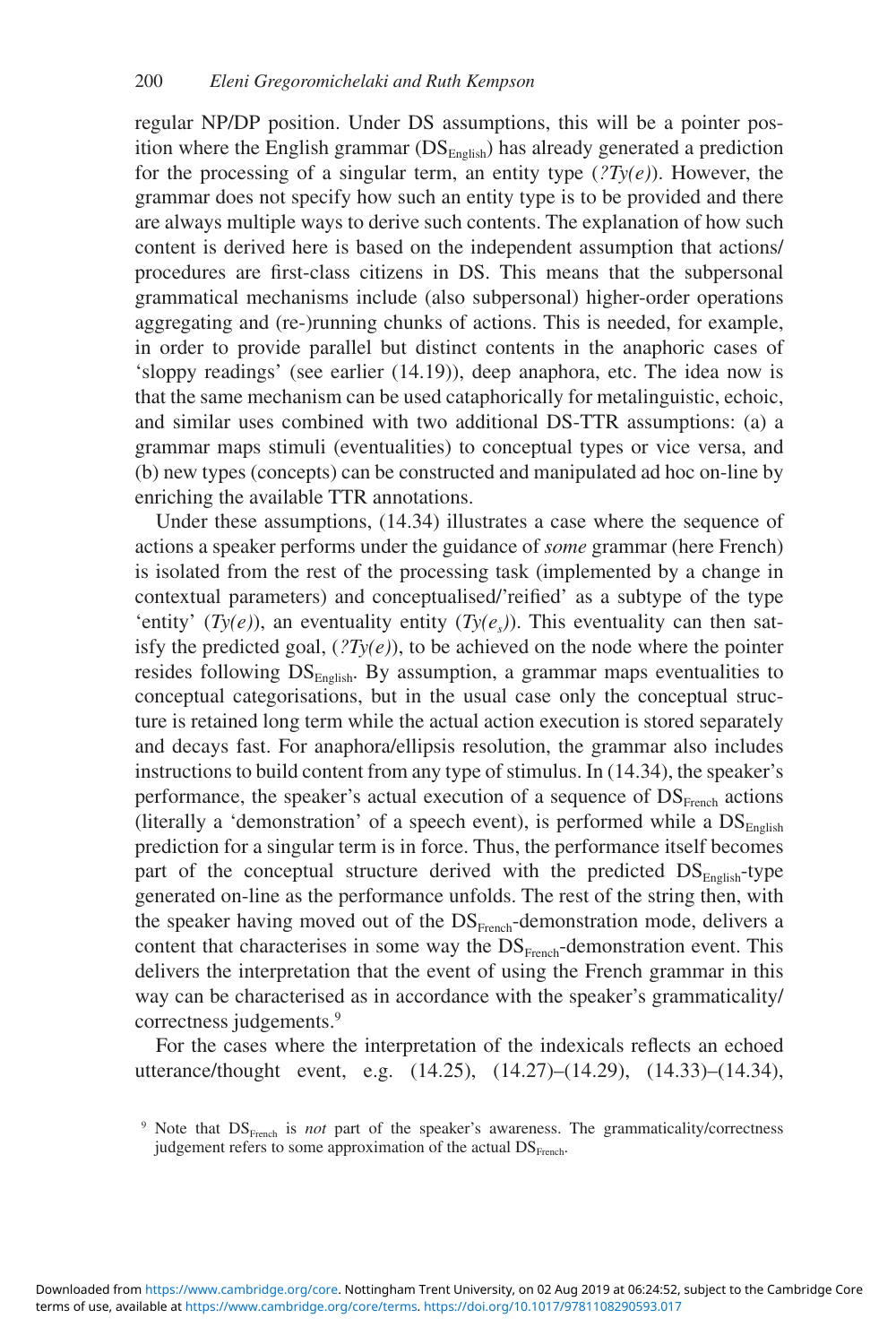similarly, the relevant nodes where the strings in quotation marks are processed are annotated through demonstrations the speaker performs. The only addition to the previous process is that now the invoked action execution, besides a change in the grammar, also involves a shift in the values of contextual parameters which are now supplied by some salient utterance/thought event.

 Cases of *direct quotation* where a verb, e.g. *say* , requires a complement presented as an echoed utterance/thought eventuality are analysed as cases where such a contextual switch has been grammaticalised. Such verbs initially introduce a metavariable as a placeholder for their complement. The substituent of this metavariable can be provided either cataphorically by a subsequent demonstration by the interlocutors, as in  $(14.23)$ , or anaphorically by appropriating a previous utterance event (perhaps not intended as a demonstration at all, as in  $(14.30)$ – $(14.31)$ ), or both, as in  $(14.24)$ .

Finally, given that DS-TTR does *not* license form–meaning correspondences but only provides for the parsing/generation of stimuli in context, the process of reifying the demonstration of some linguistic element to provide ad hoc content of another already predicted type on the tree can be extended to the processing of non- linguistic signals composed with linguistic ones as the conceptualisation of some experience that is being demonstrated:

(14.35) John saw the spider and was like 'ahh!' [in a scared voice]

(14.36) John was eating like [gobbling gesture with hands and face]

 Arguably, the modelling of the availability of such potential goes a long way in providing a starting point for modelling the processes required both for language acquisition and language change, both of which involve iterative, interactive implementation of this potential.

## **14.5 Conclusion**

The view of NLs as codes mediating a mapping between internally specified expression types and private representations of the world has been abandoned here to give way to a view where utterances are taken as goal-directed physical actions coordinating with equally goal- directed mental actions within and across speakers. Instead of assembling propositional representations of reality, such actions are aimed to locally and incrementally alter the affordances of the internal/ external context for both one's self and one's interlocutors so that the next predicted action goals can unfold. Taking the non-representational RT notion of procedures (Wilson 2016) as the basic architectural constituent of NL grammars, actions can be seen to manipulate perceptual stimuli composed not only of 'words' and 'syntax' but also of non- linguistic elements like visual marks, prosody, gestures, gaze, etc. NL meaning, from this point of view, is a